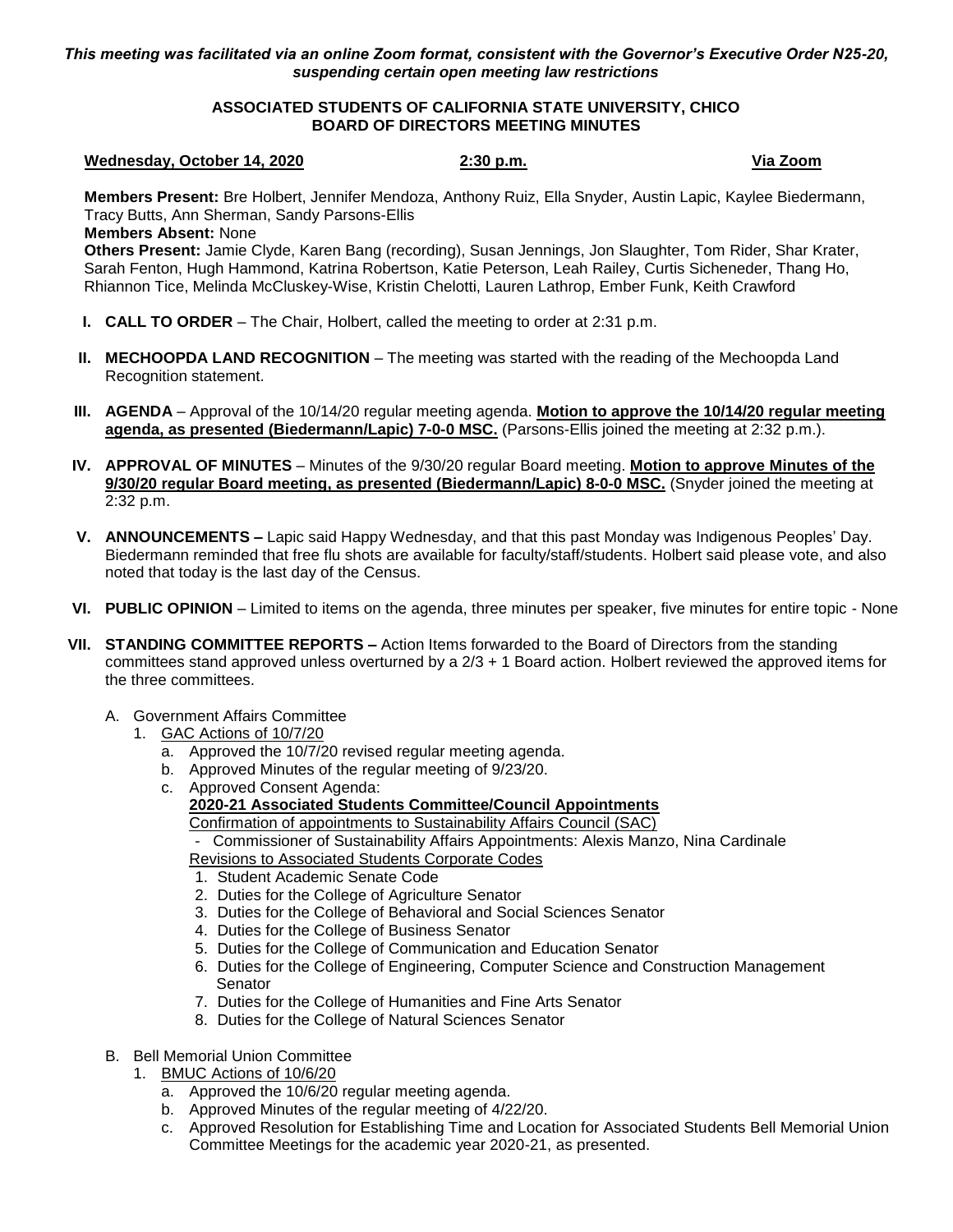- C. Associated Students Businesses Committee
	- 1. ASBC Actions of 10/12/20
		- a. Approved the 10/12/20 regular meeting agenda.
		- b. Approved Minutes of the regular meeting of 9/28/20.

# **VIII. BUSINESS**

- A. Action Item: Approval of 2021 Health Insurance Plans and Premiums. **Motion to approve 2021 Health Insurance Plans and Premiums, as presented (Biedermann /Lapic).** Clyde said the suggested premium split was 85/15, AS pays 85% and employees pay 15%. Overall a 14.1% decrease in premiums. In addition, moving to the pooled plan (Anthem Blue Cross). **9-0-0 MSC.**
- B. Action Item: Approval of June 30, 2020 Audited Financial Statements and Report to the Board of Directors per the Audit Committee recommendation as it stands. **Motion to approve the June 30, 2020 Audited Financial Statements and Report to the Board of Directors per the Audit Committee recommendation as it stands (Lapic/Sherman).** Sherman said she was happy that it was an unqualified audit and that the committee's discussion with the auditors went well. **9-0-0 MSC.**
- C. Action Item: Motion to approve appointment of Edgar Hernandez as Commissioner of Student Organizations and Resources. **Motion to approve appointment of Edgar Hernandez as Commissioner of Student Organizations and Resources, as presented (Biedermann/Snyder).** Mendoza said he will be developing an action plan for what his position will look like. She said he will help reach out for more student engagement for events and collaboration with clubs. **8-0-1 MSC.**
- D. Action Item: Motion to approve appointment of Anastasia Schmeeckle as College of Engineering, Computer Science and Construction Management Senator. **Motion to approve appointment of Anastasia Schmeeckle as College of Engineering, Computer Science and Construction Management Senator, as presented (Snyder/Butts).** Snyder provided Schmeeckle's background and said it's exciting to have her in this position. **8- 0-1 MSC** (Sherman left the meeting at 2:52 p.m.).
- E. Information Item: Revisions to Associated Students Corporate Codes:
	- 1. Student Academic Senate Code.
	- 2. Duties for the College of Agriculture Senator.
	- 3. Duties for the College of Behavioral and Social Sciences Senator.
	- 4. Duties for the College of Business Senator.
	- 5. Duties for the College of Communication and Education Senator.
	- 6. Duties for the College of Engineering, Computer Science and Construction Management Senator.
	- 7. Duties for the College of Humanities and Fine Arts Senator.
	- 8. Duties for the College of Natural Sciences Senator.

Snyder said the revisions made to these were done by last year's senators and approved by SAS and GAC this semester. The overall purpose is to try and narrow down the exact purpose of SAS and the senator roles, giving more guidelines regarding their duties. Snyder said the goal is to make senator positions equal for the amount of work done, but when trying to make them uniform, it's not always equitable for each college as they have specific needs for each college. Holbert said SAS plans on bringing a pay increase for senators up to GAC and BOD. Snyder said last year the senator pay increase was rejected but they still went through with updating the SAS Code and Duties for each college. Butts asked what the role of the colleges are to help make student senators successful, and also what senators can do to support the colleges. Discussion was held and Snyder said senators have a responsibility to reach out to the dean or associate dean, to find out the needs of the college, as well as what the college can do to assist the senators. It was noted that there needs to be a better understanding of what senators expect, as well as the colleges and their expectations.

F. Discussion Item: 6/30/20 and 7/31/20 Activity Fee Fund Budget vs. Actual - Slaughter said June 30 is the end of FY 2019-20 and that the year was very favorable for Activity Fee. He said they had anticipated putting about \$60,000 on the bottom line but ended up putting \$410,000, which was much better than anticipated. He said they had approved to go into reserves for this year by \$377,000 so these extra funds will help. Slaughter next reviewed the July report, noting the benchmark for July was a little over 8%.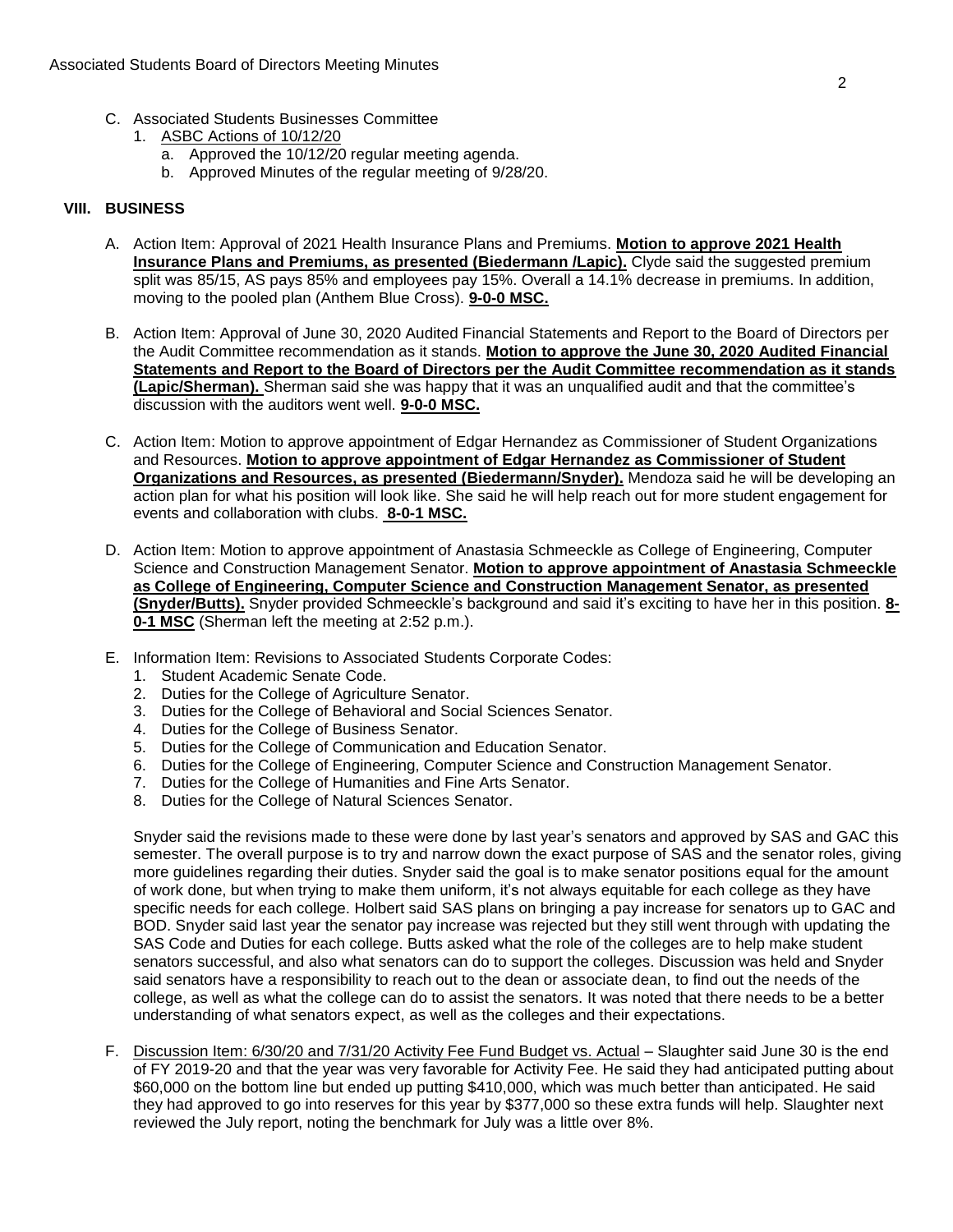- G. Discussion Item: 6/30/20 Combined Student Union and WREC/AO Summary Income and Expense Statement Biedermann reviewed the budget information with the Board. The Student Union expensed 82.45% of their approved annual budget and generated 96.06% of projected income.
- H. Discussion Item: 7/31/20 Dining Services Financials Rider reviewed the Executive Summary portion of the financials for Dining Overall, Sutter Dining and Cash Ops. He noted the only income they currently have is from the contract with Housing.
- I. Discussion Item: 7/31/20 AS Wildcat Store Financials Jennings reviewed the financials with the Board, noting Income at \$16,365, Expenses and Transfers at \$64,031 and \$6,671 in Commission Income.
- J. Discussion Item: 7/31/20 Follett Wildcat Store Financials Lapic reviewed, noting there was an increase in Textbook sales, General Merchandise was down almost 80% and overall, they finished the month at \$47,694, which was down 75% to last year.
- K. Director of University Affairs Report Snyder said she plans on providing a written report to be included with the agenda packet so the Board can see all the student involvement with the University. She said SAS is meeting Friday. Kenda Wright from Student Life & Leadership will be discussing student involvement and how senators can play a part in that.
- L. Director of Legislative Affairs Report Ruiz advised that a Vice Chair of LAC was elected. He said there would be a Voting Watch Party for the 10/22 Debate Night. CSSA is this weekend and will report back.
- M. University Vice Presidents' Reports Parsons-Ellis reminded everyone to get their flu shot. She said the Policy team at Cabinet is considering proposals to open up limited indoor study space. She said the outdoor study space at Warrens Reception Center closed due to lack of use and asked for input as to why students may have not used it. The use of tables, preferably with electrical plugs, instead of small classroom desks was suggested by Holbert. Lapic said he had never heard of this location and didn't see any signage for it. He also said students like to be around multiple areas of campus, including nature areas. Discussion was also held regarding the lack of electrical plugs for students on campus. Parsons-Ellis said all of this would be discussed at tomorrow night's Policy meeting. Ruiz asked about the process for reopening the library and Parsons-Ellis said it is part of what they're considering for indoor study space. • Parsons-Ellis said there is a relatively new COVID testing site with a one to two-day turnaround at 900 Mangrove Avenue. • Lathrop asked if there are public restrooms available for students anywhere on campus as they are often asked this question in the bookstore by students and parents. Parsons-Ellis said she would also bring this up at the Policy meeting.
- N. Faculty Representative Report Dr. Butts said we're in the eighth week of the semester smack dab in the middle of the semester.
- O. Executive Director's Report Clyde said there are open electrical plugs by the auditorium entrance and said the lack of restrooms is a valid concern. • Clyde said flu shots will be available near the voter ballot box by the BMU auditorium entrance on 2nd Street. • Regarding study space, Clyde said the AS is considering the BMU and WREC space as a part of the second tier study space proposal, but this probably won't happen until January. • Clyde was excited to report that the WREC is opening on October 19. To start, three sessions will be held daily, just under 100 people per session. She said based on capacity, we're allowed 10%, which is over 800 students. The Fusion App will be used by students to sign up for sessions.
- P. President's Report Holbert said today was the last day of the Sustainability Conference and noted the conference speakers. She said she was honored to moderate the panel and 530 people attended the conference. Holbert shared a quote from Leah Thomas, "Rest and joy are radical acts of resistance in a system of oppression that we all live, and exist in, in many difference spaces." • Holbert said the next Town Hall meeting is planned for November 2. A separate meeting for the AS Board members and others will be held to meet with Cabinet the week of October 26 to prepare for the AS Town Hall. They will be discussing five organizing themes. Different sectors from campus will speak on the five organizing themes at the Town Hall meeting that students are wanting to hear more about from our University leadership.
- **IX. ANNOUNCEMENTS** Lapic said Happy Wednesday. Mendoza reminded to be compassionate and patient with students as virtual learning is putting them on the brink of a breakdown. Parsons-Ellis reminded that the Counseling Center has 24-hour coverage available.